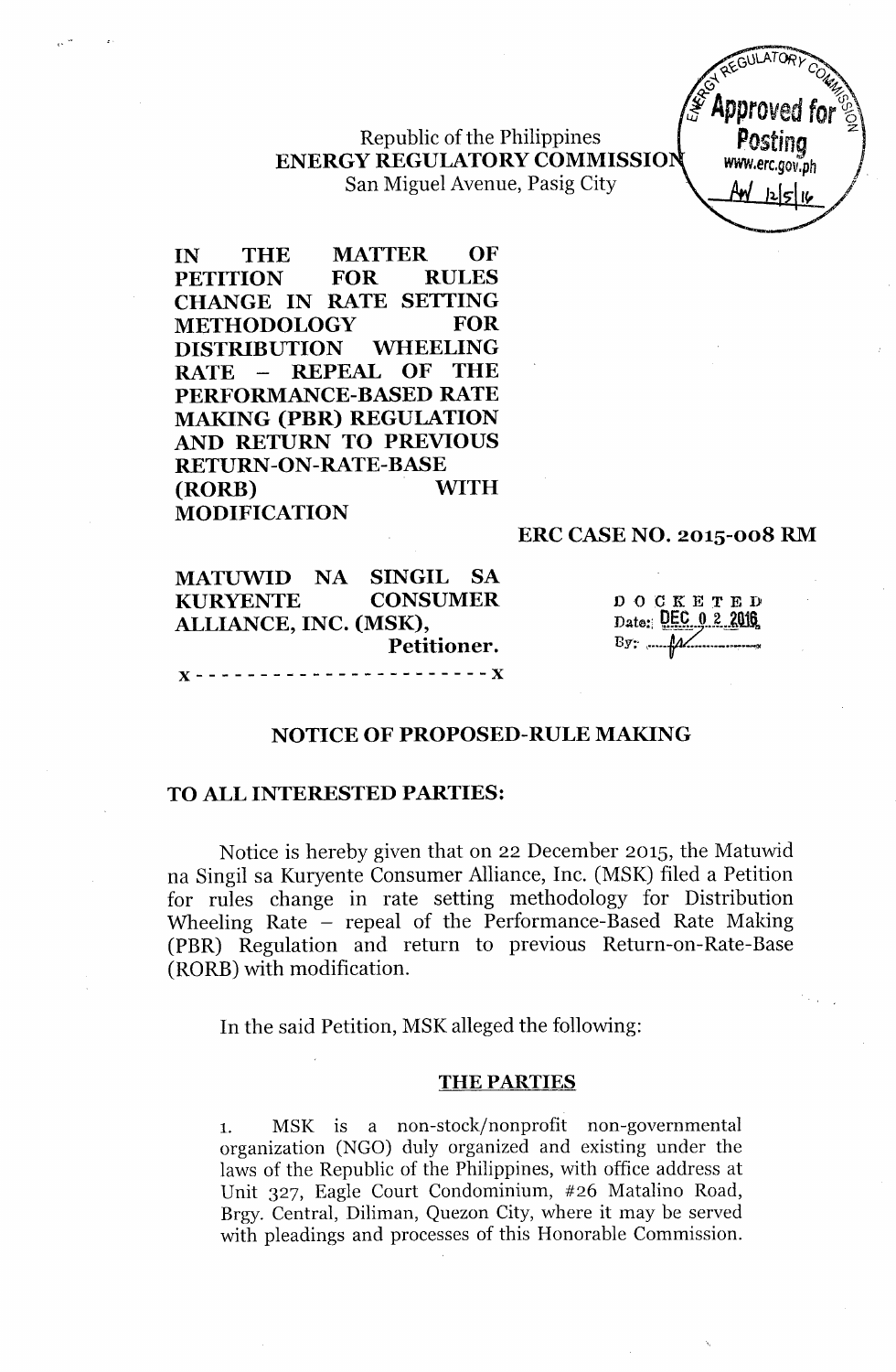### ~~C **Case NQ. 2Q15-008 RM Notice of Proposed Rule-Making/7 November 2016 Page 2 of 10**  $10$

 $\mathbb{C}^{\mathbb{Z}}$ 

MSK has been formed by concerned Meralco consumers to enlighten the public and policy makers on the specific rules and practices that have been causing the abusive power costs. It is represented herein by its Executive Director, EVELYN VIRAY-JALLORINA, who is duly authorized to file this petition. Attached is **Annex** "A", a copy of Secretary' Certificate authorizing MS. JALLORINA to represent MSK.

2. ERC has been created under Executive Order No. 172, (as amended) as an independent, quasi-judicial regulatory body tasked to promote competition, encourage market development, ensure customer choice and penalize abuse of market power in the electricity industry. ERC may be served with pleadings at Pacific Center Building, San Miguel Avenue, Ortigas Center 1600 Pasig City, Metro Manila, Philippines.

3. Manila Electric Company (MERALCO) is the country's largest electric distribution company with address at Meralco Compound, Lopez Building, Ortigas Avenue, Pasig City.

### **I. CONTEXT**

The Energy Regulatory Commission promulgated on December 10, 2004 the Guidelines on the Methodology for Setting Distribution Wheeling Rates (DWRG). These were subsequently updated and re-issued on July 26, 2006 as the Rules for Setting Distribution Wheeling Rates for Privately Owned Distribution Utilities (RDWR) entering Performance Based Regulation.

Supposedly these new rules were promulgated by the ERC pursuant to Section 43(f) of Republic Act 9136 and Rule  $15$  Section  $5(a)$  of its Implementing Rules and Regulations (IRR) which authorized the ERC to adopt alternative forms of internationally accepted rate setting methodology which must ensure a reasonable price of electricity.

ERC's **RDWR provides for a performance-based regulation using a price cap to set the distribution wheeling rates to be charged by Distribution Utilities to its customers.** For all its complexities, the **PBR** (Performance Based Rate Setting) allows for recovery and returns on installed assets used in providing the services to the consumers called regulatory asset base as in the previous return on rate base (RORB) methodology that it supposedly alternated for, plus projected operating expenses, working capital, **AND added the recovery and returns on forecasted investments.**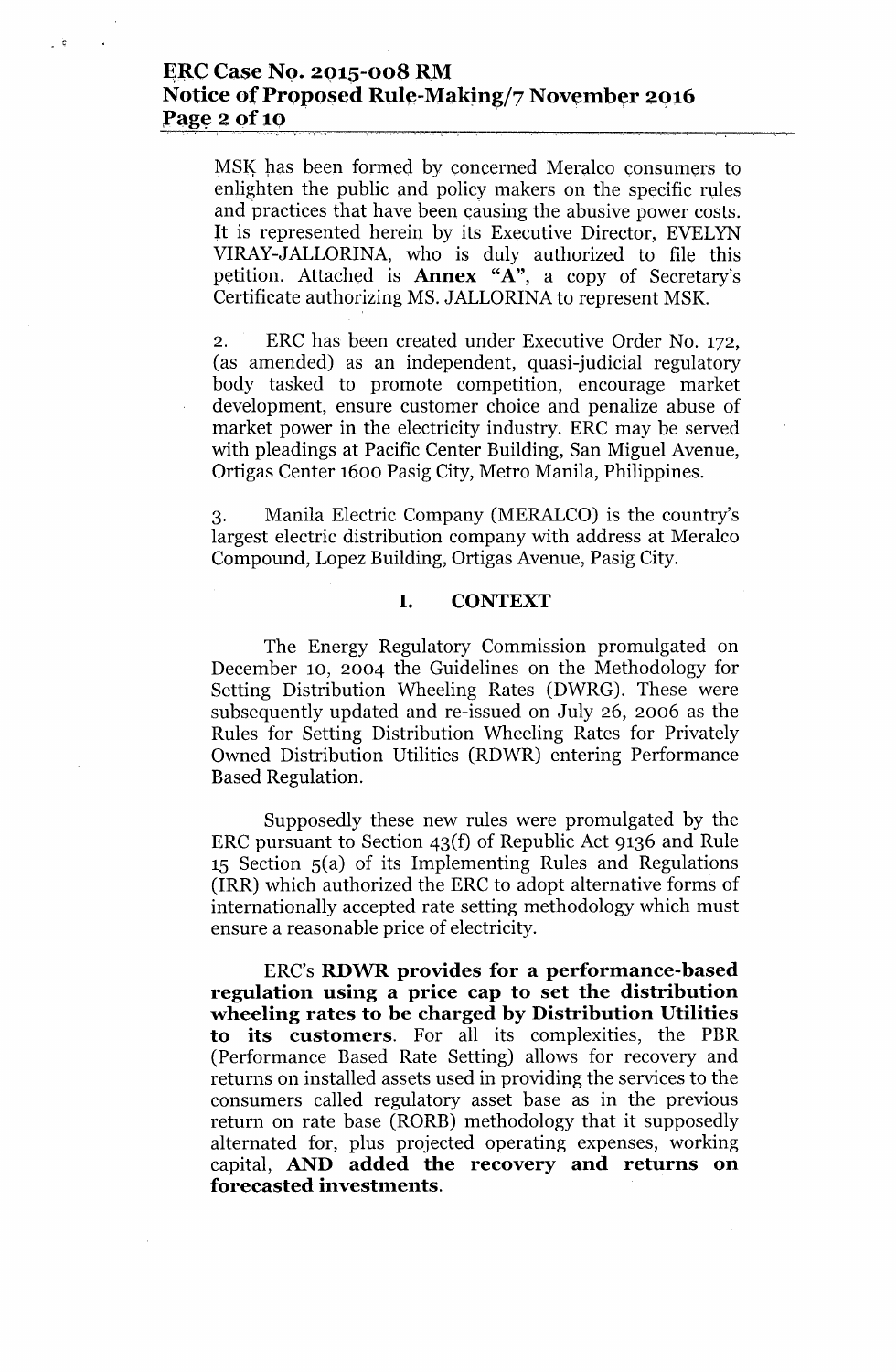#### II. ISSUES

### 1. UNREASONABLE PRICE

With all these added cost and return recovery elements, the distribution rate to Meralco's consumers jumped significantly since the adoption of the PBR in the 2<sup>nd</sup> half of 2007. PBR did not result to a reasonable price of electricity and has not been in the public interest.

#### 2. FORECASTED, INVESTMENTS NOT "INCURRED"

Worse, the ERC rules including the RDWR do not appear to provide for validation that the forecasted investments were actually made to improve services hence making the consumers pay for capital investments that may not have been actually made. Meralco consumers not only were subjected to institutionalized overcharging but were left naked and defenseless from abuse from more overcharging, a dereliction of ERC's mandate to safeguard the public interest.

PBR did not improve on the RORB.

### 3. UNTRUSTWORTHY TRACK RECORD

Meralco's track record in padding their Rate Base does not justify trust.

The PBR methodology relies on the DU like Meralco to do a lot of forecasts on the demand, cost of service, required investments, and etc. Unfortunately, Meralco's track record of padding does not engender consumer trust. They have consistently been caught many times with their hands in the cookie jar padding their rate base under the old RORB system. In their PBR application in 2007 their attempts at padding and overcharging were even bolder and brazen based on the audit report of ERC's own regulatory reset expert consultants Parsons Brinkerhoff Associates (PB Associates). We only have to read the PB Associates report to see the harrowing chronicle of Meralco's cunning and outright attempts at padding their charges to their captive consumers.

Allow us to cite some examples from the PB Associates findings:

### a. Claim for "Additional Expenditures" of P2.463 billion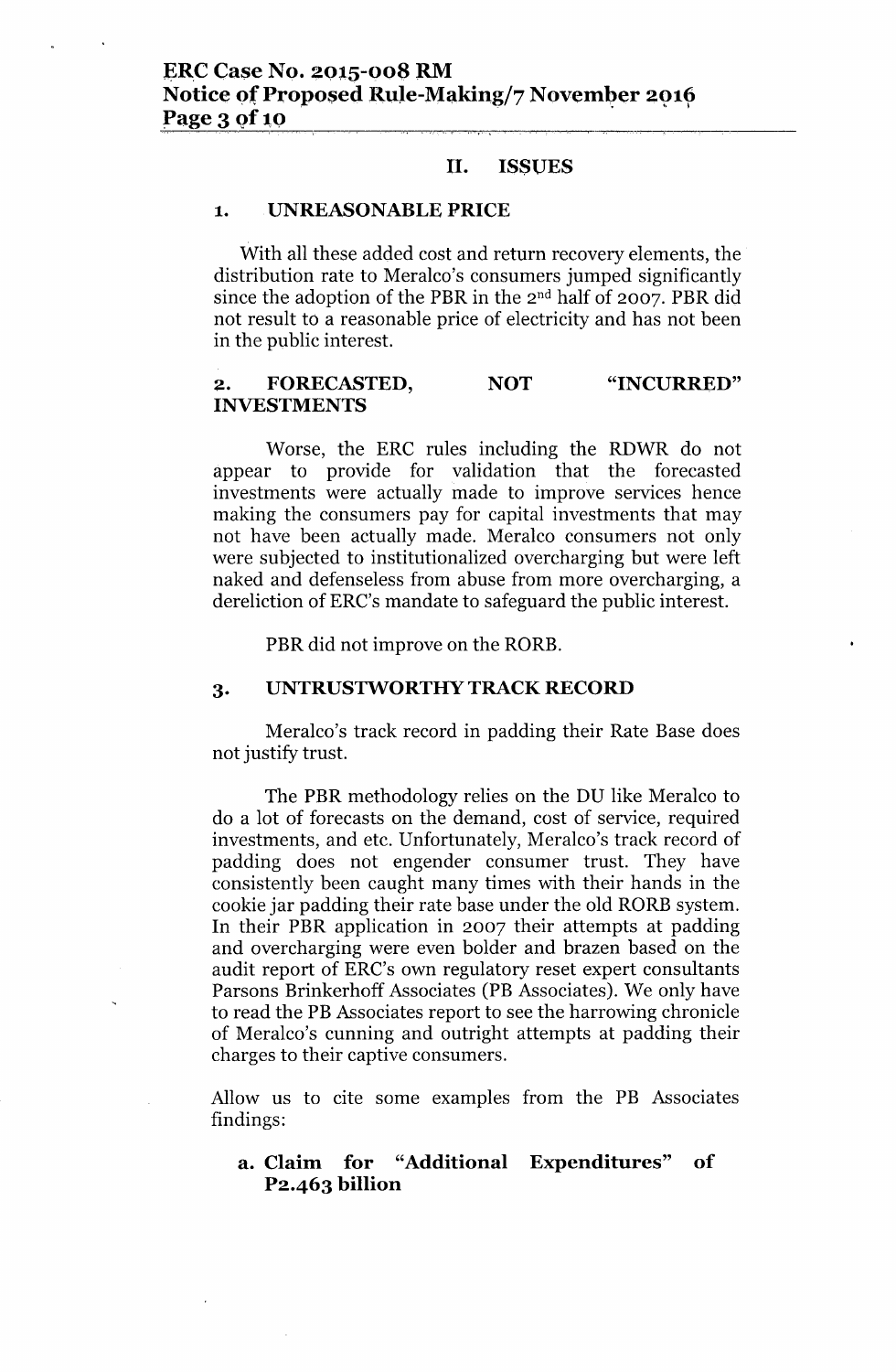# ERC Case No. 2015-008 RM Notice of Proposed Rule-Making/7 November 2016 <u>Page 4 of 10</u>

Meralco was claiming additional expenditures totalling  $P_2.463$  billion over four years from 2008 to 2011.

1. This included P1.839 billion for "regulatory compliance" activities covering "PBR, the Magna Carta, DSOAR, Business Separation Guidelines and other guidelines and rules that the ERC will implement in the immediate future".

2. Even the ERC consultants noted that

a) "these are generally normal business processes and activities that a well managed distribution business should be routinely undertaking"

b) "no details for the additional work were provided other than very general comments"

c) "Meralco has not provided details of the methodology used to quantify the additional regulatory compliance work as a result of new regulatory requirements, no its estimate of the additional work load in staff numbers, nor was any information provided as to the capability of existing staff to cope with a proportion, if any, of the additional work load."

### 3. Consequently the foreign consultants of ERC recommended only P320 million of the P2.463 billion requested or 87% less.

4. The ERC however disagreed with the consultants conclusion to be "inappropriately harsh". In Table 5.10 of its final determination dated August 30, 2007, the ERC approved a total of P3S8.2 million over the five year period from 2007 to 2011. This was 12% or P38.2 million higher than the consultants recommendation.

5. Ironically, Meralco would charge the consumers for its cost of finding legal and tricky justifications to confuse and overcharge the consumers.

### b. Purchase of Distribution Transformers from Lopez Companies

1) PB Associates had observed that "there appears to be excessive provision for distribution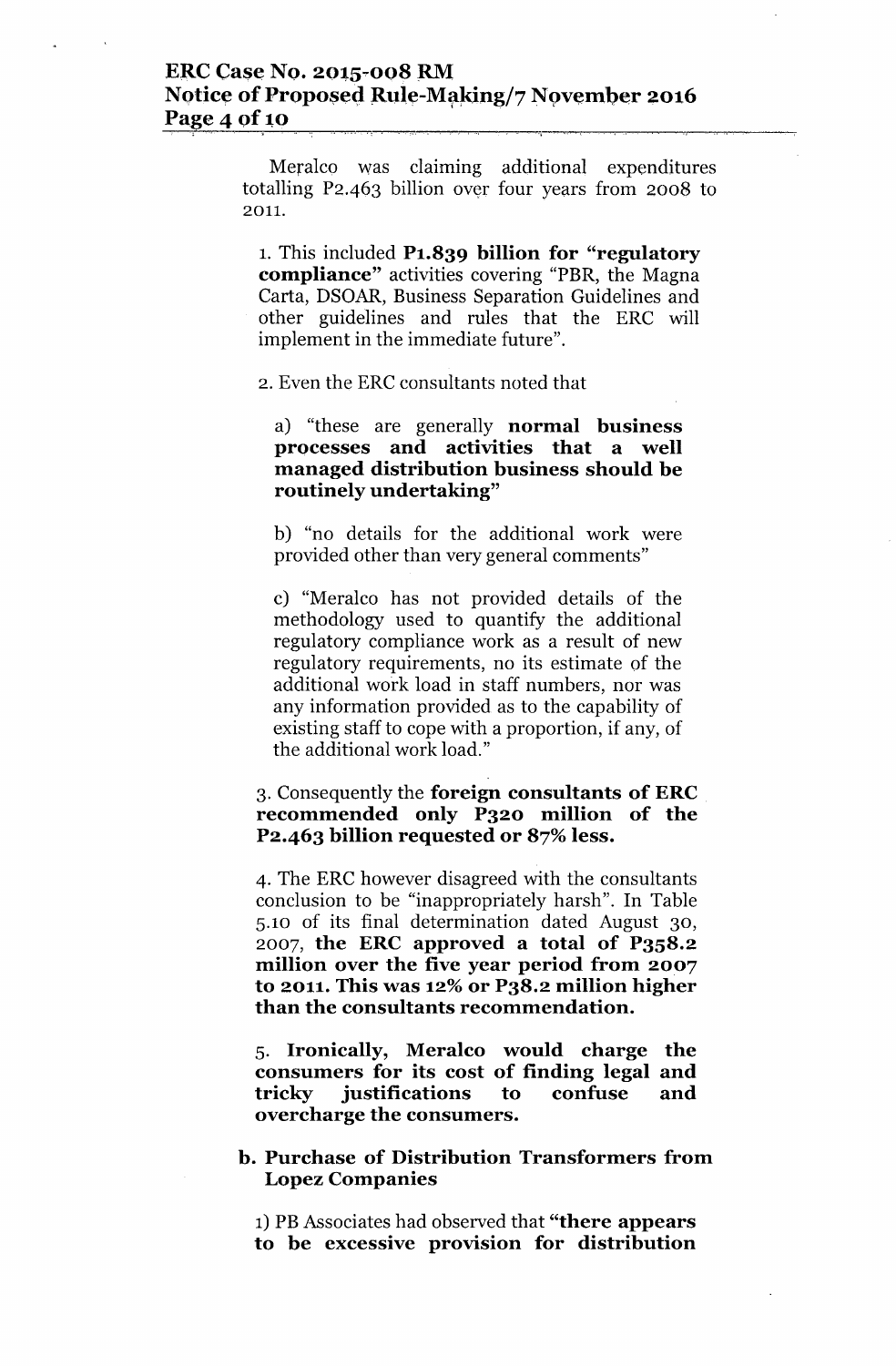## **ERC** Case No. 2015-008 RM **Notice of Proposed Rule-Making/7 November 2016 Page 5** of 10

**transformers** leading to under-utilization"  $(p.23, 4.5.2)$ 

2) Meralco claims that it has 147,930 units of distribution transformers with an average loading of so%. Meralco also claimed that 6,080 of these transformers in their network serve solely-served customers whose average usage is under so%.

3) **The ERe reduced the expenditure for distribution transformers proposed by Meralco by a total of P1.446 billion** for the two years 2010 and 2011 because it would further reduce Meralco's utilization of distribution transformers below the so% allowed for in the ERC's asset valuation policy guidelines.

4) The Lopez group owns the **Philec** Transformer Factory and preferred vendors enjoy substantial contracts for imported distribution transformers.

### **c. Anomalous Metering Expenditures and Refurbishment**

a) The findings of the consultants on Meralco's claims for meter expenditures showed disturbing manipulations (p.S and 6 of **PB** Associates Report)

1. "Meralco provided supporting information that provides a breakdown of the 1,360,728 "excess" meters identified by **PB** Associates and shows an actual inventory of only 87,266 meters. **We note that even though none of these meters existed, they remain on Meralco asset register. It** is of concern that the **1,261,000 meters** in these categories were still on the Meralco asset register at the time of the asset valuation. We suggest that the ERC require Meralco to cleanse the asset register of all non existent or unserviceable metering assets."

2. "the information provided indicates that Meralco purchases approximately 206,000 new meters a year (excluding metering transformers) to support load growth. However, Meralco connects only approximately 97,000 new customers each year."

3. Meralco is charging PS18 million in 2008 for meter refurbishment costs. At an average cost of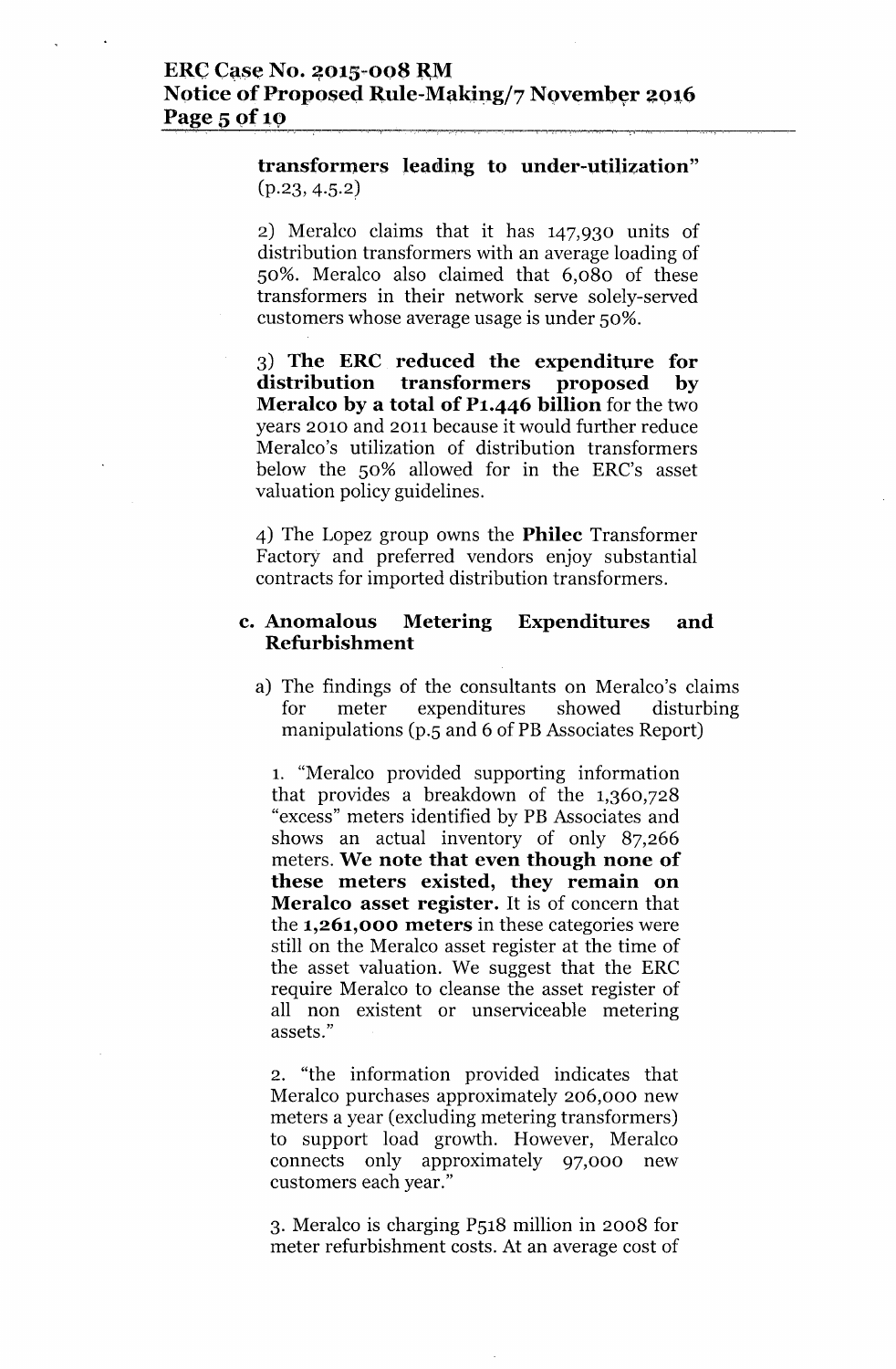### **ERCCase No. 2015-008 RM Notice of Proposed Rule-Making/7 November 2016 Page 6of10**

P52 per meter which means this involves recalibration only. This must be included in regular operating costs and not capitalized.

4. Meralco owns a substantial ownership in local meter company GE Meters.

5. The Consultants and the ERC reduced Meralco's budget for meters by **P1.43 billion** for the four years that presumably would have gone to income of its sister company GE Meters.

### **d. Overbudgeting the Costs of Service Drops**

Meralco was determined to be overcharging the service drops by P433 million because its actual service length is only 7.5 meters instead of the 30 meters it is claiming.

# I **e. C>therOvercharging Attempts**

- a. P2.87 billion of Meralco forecast capex for asset renewal could not be supported and was disallowed.
- b. A total of P323 million was disallowed for the over recovery of stores costs.
- c. P730 million that Meralco spends for "related business income" and it tried to pass on as utility expense was disallowed.

**And these attempts were after Meralco had been caught many times padding their rate base with expenses of the Meralco theatre, a luxury resort in Antipolo, high prices on material purchases from sister company vendors of transformers, meters, concrete poles, transmission lines, engineering services, and computer systems.**

#### **4.** UNFAIR AND **ILLEGAL**

a. ERC's approval document for Meralco's Regulatory Reset for July 2007 to June 2011 (Second Regulatory Period) issued on August 30, 2007 and its approval of the Regulatory Reset for July 2011 to June 2015 (Third Regulatory Period) premised the legal basis for the PBR under Section 1.1of those documents as

*"Section 43(f) of Republic Act No.* 9136, *otherwise known* as *the Electric Power Industry Reform Act of*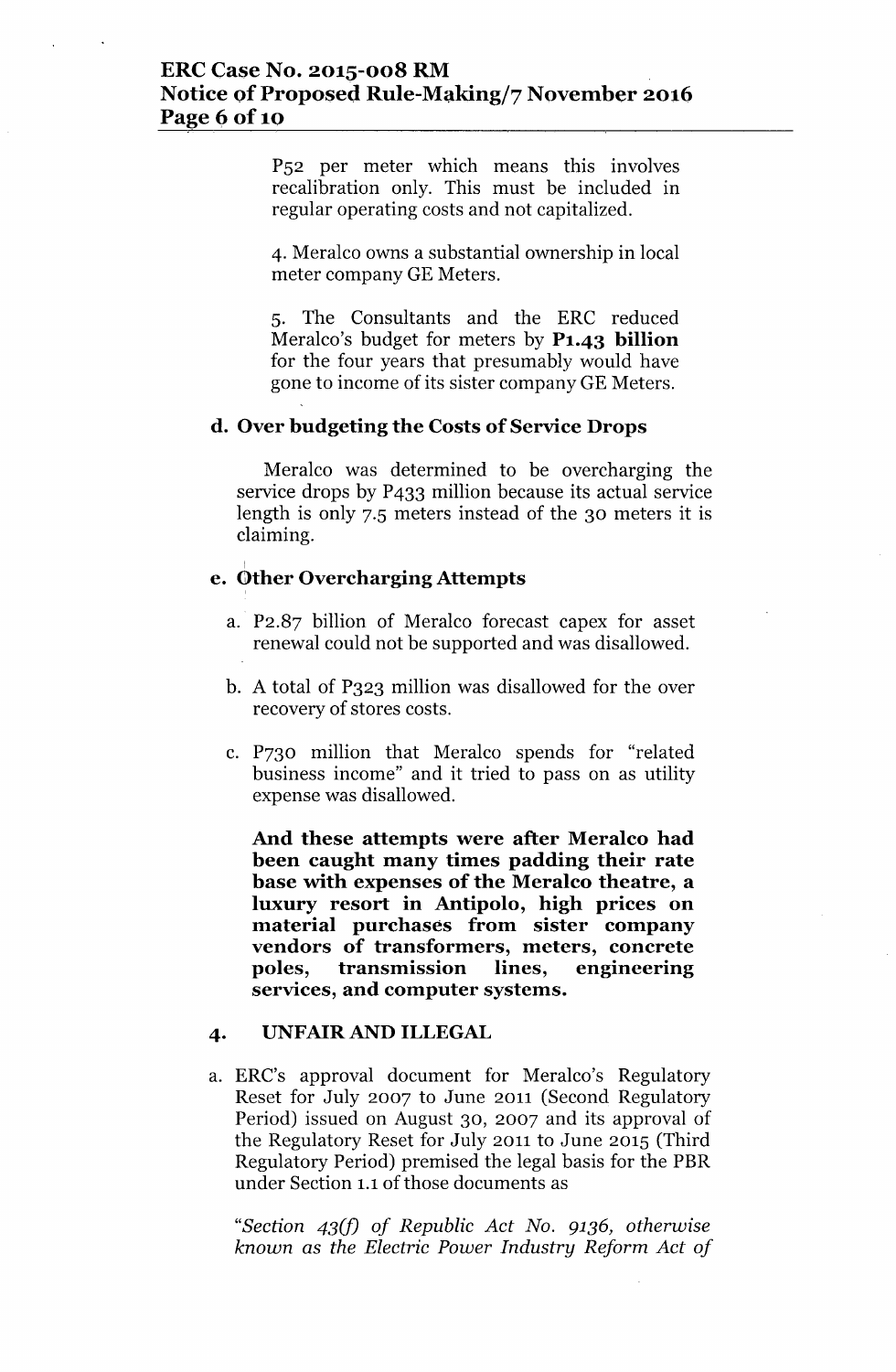### **ERC Case No. 2015-008 RM** Notice of Proposed Rule-Making/7 November 2016 Page 7 of 10

 $2001$  *(EPIRA)* and *Rule* 15, *Section*  $5(a)$  *of its Implementing Rules and Regulation (IRRJ, authorized the ERe to adopt alternative forms of intern.ationally accepted rate-setting*  $\boldsymbol{method}$ ology"

L'-,

*The legal basis* is *conveniently selective, inaccurate, flawed, and anti-consumer.*

- b. The full provision of Section 43(f) of the EPlRA preceded the law as follows: *"in the public interest, establish and enforce a methodology for setting transmission and distribution wheeling rates and retail rates for the captive market of a distribution utility taking into account all relevant considerations, including the efficiency* or *inefficiency of the regulated entities".* Emphasis must be made on "in the public interest".
- c. Section 43(f) is that part of the EPlRA law that defined the power, authority, and responsibilities of the Energy Regulatory Commission. Emphasis must be made on the clear prerequisite that any rate setting methodologies adopted by the ERC must be "in the public **interest**". The Section also required that any alternative method of rate setting must result to a reasonable price of electricity. (Annex "B").
- d. For a rate-setting methodology to be "in the public interest" it must benefit the public and result to an improvement from the current one which was the RORB.The benefit to the public can either be in a) lower or more reasonable price of electricity and/or b) improvement in efficiency of service to the captive customers. Something that improved efficiency but at significant and unreasonable costs to the consumers would not be in the public interest.
- e. It is our position that charging consumers for investments that have not yet been incurred including returns on those forecasted investments as allowed by the PBR methodology, is unfair and UNREASONABLE.
- f. PBRis an even clearer violation ofthe law under Section 25 of the EPIRA law that required that the retail rates must be based on investments incurred.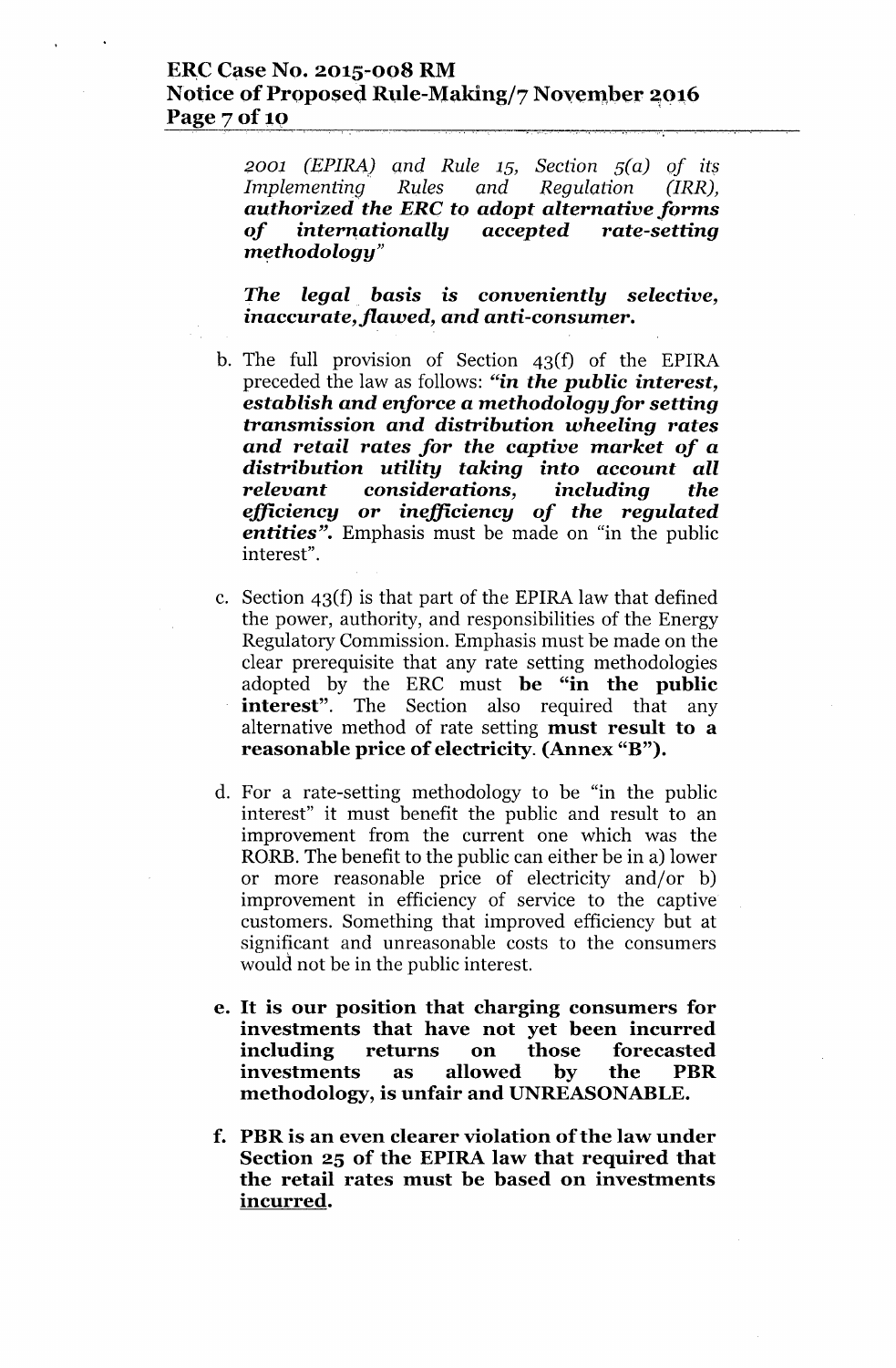### **ERC Case No. 2015-008 RM Notice of Proposed Rule-Making/7 November 2016 Page 8 of 10**

*Sec.* 25. *Retail Rate.*  $\sim$  *The retail rates charged by distribution utilities for the supply of electricity in their captive market shall be subject to regulation by the ERe based* on *the principle of full recovery of prudent and reasonable economic costs incurred,* or *such other principles that will promote efficiency* as *may be determined by the ERe.*

**The current rules of PBRallow for the charging to the consumers Meralco's projected investments and returns on them. These have not yet been incurred and there is no assurance that they will** *be* **incurred. Inclusion of** *these projections* **on** *the retail rate to the* **consumers is** *therefore unfair and illegal.*

The right of ERC to adopt alternative rate setting methodologies is predicated on such alternatives to be in the public interest.

### **III. PROPOSED MODIFICATION OF THE RATE SETTING METHODOLOGY**

MSK sympathizes with the DU complaint on the drawback of the old RORB system that the time it takes to get approval for recovery of investments creates a regulatory lag discourages timely investments to improve performance and DU efficiency.

Going to the other extreme which is allowing recovery of projected investments without validation of whether they were actually made is unjustified and most unfair to the consumers.

**We propose a Modified RORB or even Modified PBR where the capex and its rate recovery are approved in advance but the charges to the consumers will only start after the investments have actually been made and validated by the ERC auditors. In this way, the requirement of Section 25 for recovery only of investments actually incurred is complied with.**

**We also propose as part of this that the ERC install a system of continually auditing Meralco as part of the vigilant system to safeguard consumers from abuse.**

**In a nutshell, MSKbegs to hear from respondents the answers to the following:**

1. Is the PBR method within the "public interest" mandate of ERC'?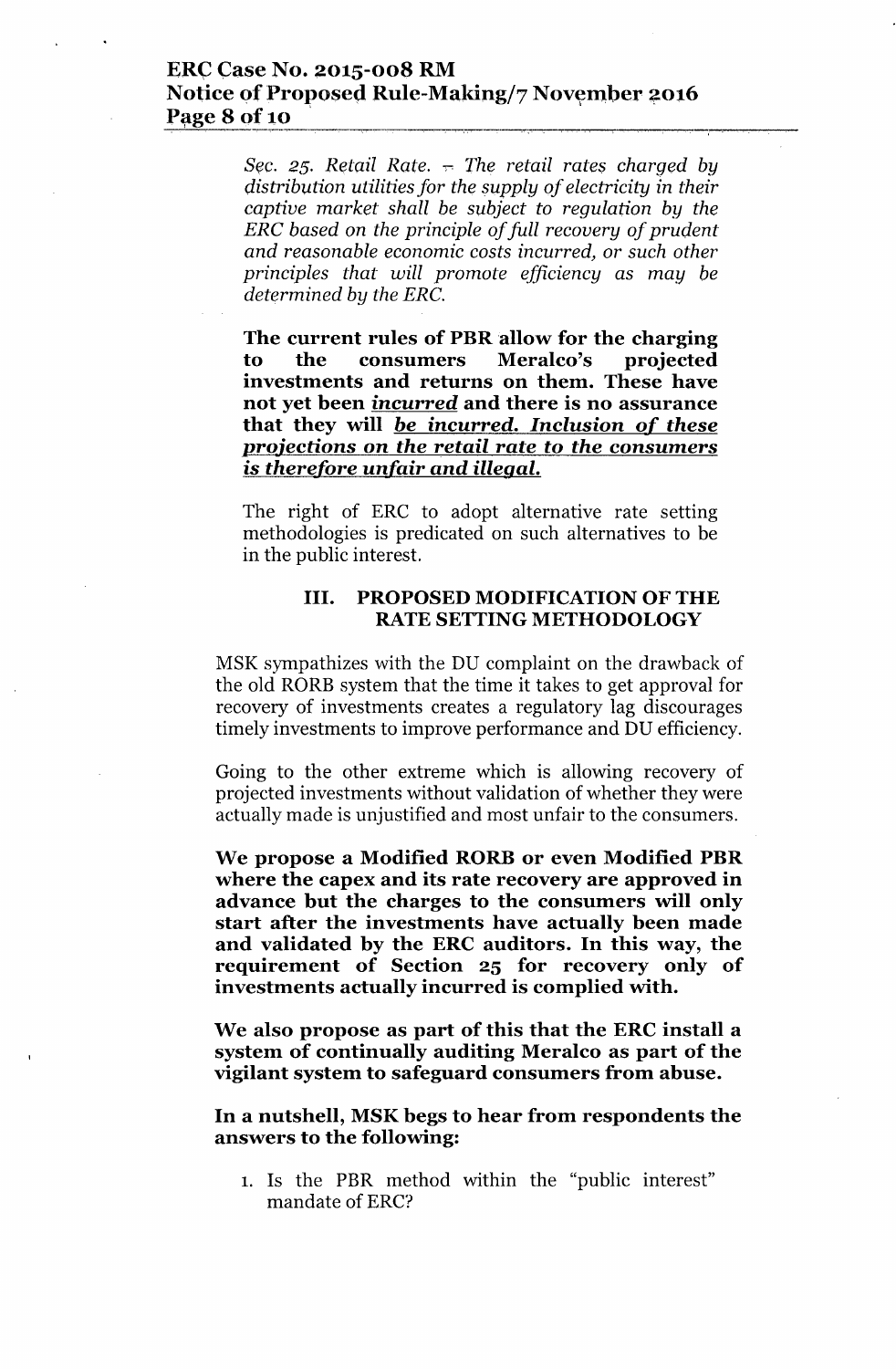- 2. Is the PBR legal in view of the requirement of Section 25 of the Epira Law that the investments or economic costs must be incurred? Do the projected investments being charged to the consumers qualify as investments incurred?
- 3. Did the PBR comply with the law's requirement that the resulting rate must be reasonable?
- 4. Would our proposed modification to require that the investment must be "incurred" first before the consumers can be charged for it cure the legal infirmity and offer sufficient protection to consumers from overcharging?

#### **PRAYER**

**WHEREFORE,** premises considered, it is respectfully prayed to the Honorable Commission:

- To modify the PBR methodology, it being **INFIRM AND ILLEGAL,** and results to overcharging of consumers.
- For ERC to install a system of continually auditing Meralco as part of the vigilant system to safeguard consumers from abuse.
- To schedule a public hearing preferably in the last week of January 2016 on this urgent matter so that relevant issues can be heard and the Honorable Commission can promptly correct the flaws and injustice of the PBR rate making methodology.
- Other relief equitable under the premises are likewise prayed for.

## The Commission has set the petition for public consultation on **9 January 2017 (Monday) at two o'clock in the afternoon (2:00 P.M.) at the ERC Hearing Room, 15th Floor, Pacific Center Building, San Miguel Avenue, Pasig City.**

All interested parties are hereby directed to submit their comments on the petition for rules change in rate setting methodology for distribution wheeling rate  $-$  repeal of the performance-based rate making (PBR) and return to previous returnon-rate base (RORE) with modification (in both hard and soft copies) on or before **26 December 2016.** Electronic copies may be sent to [standards@erc.gov.ph.](mailto:standards@erc.gov.ph.) Parties who have filed their written comments on or before the prescribed period shall be given priority during the above-scheduled public consultation. Copies of the said petition for rules change in rate setting methodology for distribution wheeling